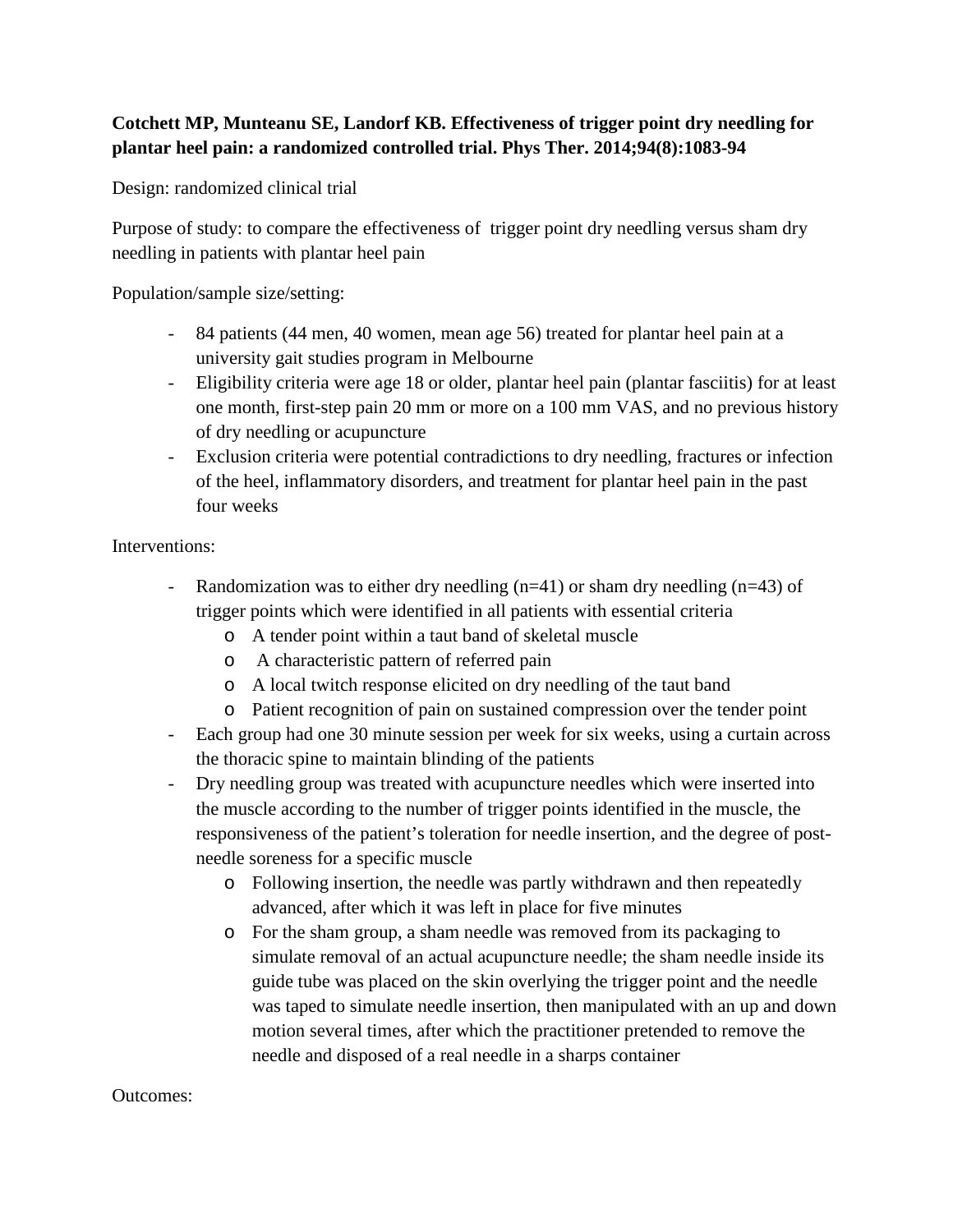- Followup was done at 2, 4, 6, and 12 weeks
- The primary outcome was measured at six weeks, and included (1) first step pain on getting out of bed, using a 100 mm VAS where 0 is the best score and 100 is the worst, and (2) the pain subscale of the Foot Health Status Questionnaire (FHSQ) on a 100 point scale where 0 is the worst score and 100 is the best
- Several secondary measures were also taken, including the foot function and general foot health subscales of the FHSQ, the physical and mental scales of the SF-36, and self-reported magnitude of change on a 15 point Likert scale where +7 means "a very great deal better" and -7 means "a very great deal worse"
- For the primary endpoint of the FHSQ pain subscale, the authors powered the study to detect a minimal important difference (MID) of 13 points between groups and a MID of 19 points on the 100 mm pain VAS
- Both groups showed decreased pain at 6 weeks when the primary outcome was ascertained, but there were significant differences that favored dry needling over sham needling for the pain VAS
	- o The dry needling group had a mean VAS of 67.7 at baseline and a VAS of 28.6 at 6 weeks
	- o The sham group had a mean VAS of 58.5 at baseline and a VAS of 38.3 at 6 weeks
	- o The group difference, adjusted for differences in baseline VAS scores, was 14.4 points (95% confidence interval from 0.3 to 23.5 points)
- There were also differences at 6 weeks on the FHSQ in favor of dry needling
	- o The dry needling group had a mean FHSQ pain of 32.9 at baseline and a FHSQ of 63.0 at 6 weeks
	- o The sham group had a mean FHSQ of 40.2 at baseline and a FHSQ of 55.7 at 6 weeks
	- o The group difference, adjusted for differences in baseline FHSQ scores, was 10.0 points (95% confidence interval from 1.0 to 19.1 points)
- For the secondary endpoints of function on the FHSQ and for general foot health on the FHSQ, there were no differences between groups at 6 weeks
- Adverse events were transient and were related to needle site pain, which occurred in 70 dry needling appointments (32%), but in only 1 sham needling appointment
- There were no differences between groups in how believable and convincing the treatment appeared to the patients
- The most frequently treated muscles were the gastrocnemius, soleus, quadratus plantae, and abductor hallucis

Authors' conclusions:

At the end of 6 weeks, there were statistically significant differences in the primary end point between dry needling and sham needling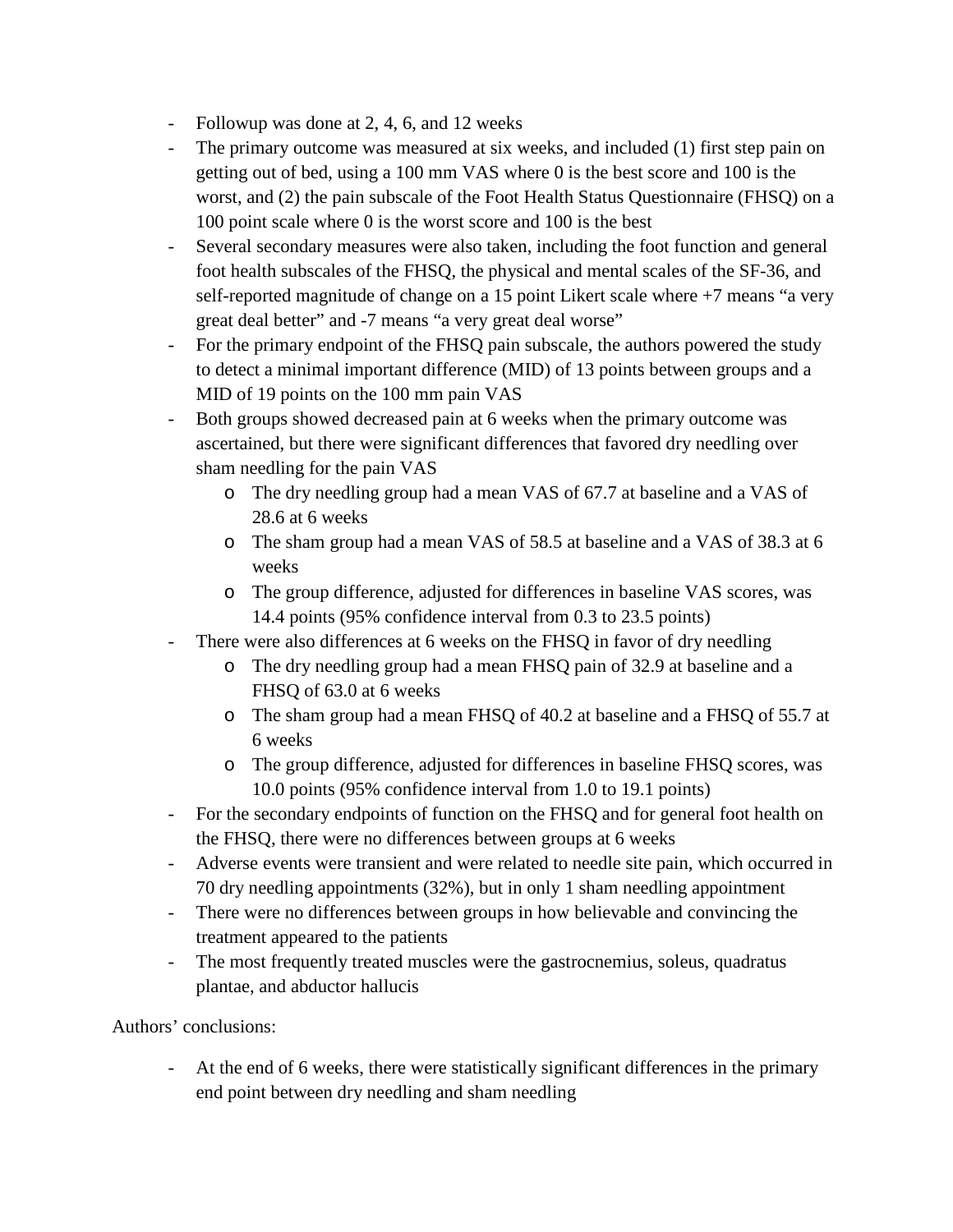- However, for both the pain VAS and the pain subscale of the FHSQ, the group differences were less than the MID which the study was looking for, since the MID for the FHSQ was 13 points (observed difference of 10.0 points) and was 19 points (observed difference of 14.4 points)
	- o The 95% confidence intervals for the group differences did include the MID for both the pain VAS and the pain FHSQ
	- o The value of Cohen's d (which detects the group differences in terms of standard deviations--SD), the value of d was 0.49 SD for first-step VAS pain and was 0.33 SD for the FHSQ
	- o A value of 0.5 SD is considered a moderate effect size for Cohen's d, and dry needling could have a moderate benefit on first-step pain by this criterion
- The benefit in terms of pain must be considered in relation to the high frequency of needle-related pain, which happened in one third of dry needling sessions but did not occur in the sham group
- The benefits may be due to nonspecific elements of the treatments in addition to specific effects on known pain pathways such as local blood flow and substance P

Comments:

- The authors point out some limitations, including the lack of power to detect differences in foot function and the lack of blinding of the practitioner who did the needling or sham needling
- Some of the exclusion criteria lack adequate definition
	- o "potential contraindications to dry needling" is not defined
	- o "treatment for plantar heel pain in the previous 4 weeks" is not defined and could include prescribed exercises such as stretching or the use of over-thecounter orthotics in the shoe
- The source of the MID of 19 mm for first step pain was Landorf et al 2010, and that MID had a confidence interval from 13 to 25 mm; Landorf's MID used for purposes of comparison is itself an estimate with some uncertainty surrounding it, and the value of Cohen's d may provide an additional perspective on the effect size
	- o By convention, a value of d of 0.2 is small, a value of 0.5 is moderate, and a value of 0.8 is large
	- o The effect size measured by the authors for first step pain is moderate by these considerations
	- o However, the value of d for the FHSQ was 0.33, which is between a small and moderate effect size by the same conventional interpretation
- The lack of an effect on the FHSQ functional scores probably shows an additional limitation on the usefulness of dry needling
- Dry needling was painful in one third of the sessions in which it was used; it is not clear whether this was because one third of patients had pain with each session and